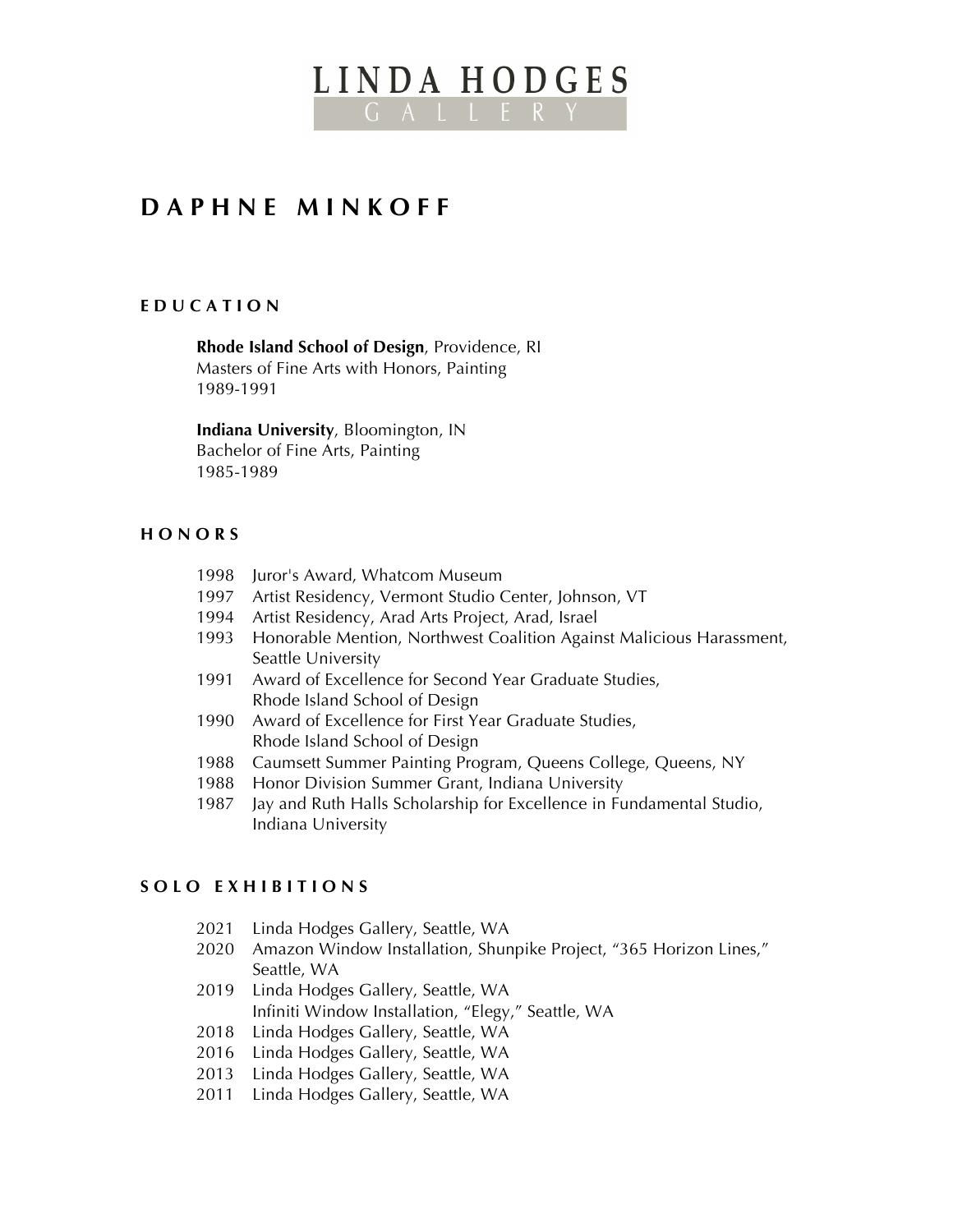- Linda Hodges Gallery, Seattle, WA
- Linda Hodges Gallery, Seattle, WA
- 2005 Linda Hodges Gallery, Seattle, WA
- 2004 Linda Hodges Gallery, Seattle, WA
- Linda Hodges Gallery, Seattle, 2000 Artsource, "Contained", Seattle, WA
- Romper Room Gallery, "Form and Function", Seattle, WA
- Romper Room Gallery, "Place as Memory", Seattle, WA
- Polack Gallery, "Destruction of the Temple", Mercer Island, WA
- American Institute of Architects, "Site Unseen", Seattle, WA
- Mahlum and Nordfors, McKinley and Gorden, P.C., Urban Architecture, Seattle, WA
- Senator Brock Adams Office, Jackson Federal Building, Seattle, WA
- Hillel Center, University of Washington, Seattle, WA
- Sol Koffler Gallery, Providence, RI

#### **G R O U P E X H I B I T I O N S**

- 2021 40<sup>th</sup> Anniversary Show, Linda Hodges Gallery, Seattle, WA "Dreams and their Edges," I Like Your Work Juried Show, virtual
- "Annual Juried Show," Prince Street Gallery, juried by Susan Lichtman, New York, NY

I Like Your Work Podcast/Summer 2020 Juried Exhibition, "Congruence," curated by Bridgette Mayer

- Linda Hodges Gallery, Seattle, WA
- Linda Hodges Gallery, Seattle, WA Faculty Show, "Extracurricular II," North Seattle College, Seattle, WA "Center of Gravity," Portable Works Collection for City of Shoreline, Shoreline, WA
- "Structural Configurations," Seattle Art Museum Gallery, Seattle, WA
- Linda Hodges Gallery, Seattle, WA Faculty Show, North Seattle College, Seattle, WA
- Linda Hodges Gallery, Seattle, WA, group show "Seattle Scene/Seen"
- North Seattle College, Seattle, WA, faculty show
- Linda Hodges Gallery, Seattle, WA, group show
- Alexis Hotel, Seattle, WA, group show
- Alexis Hotel, Seattle, WA, group show
- Taste at the Seattle Art Museum, Seattle WA, group show
- Gallery 110, Seattle WA, "Annual Juried Show"
- Linda Hodges Gallery, Seattle, WA, installation of commissioned piece "Periodic Table"
- 2012 Sopa Fine Arts, Kelowna, BC, "International Juried Show"
- Gallery 110, Seattle WA, "Annual Juried Show"
- 2011 Seattle Art Museum Gallery, Seattle WA, "Transformation(s)"
- Seattle Art Museum Gallery, Seattle WA, featured artist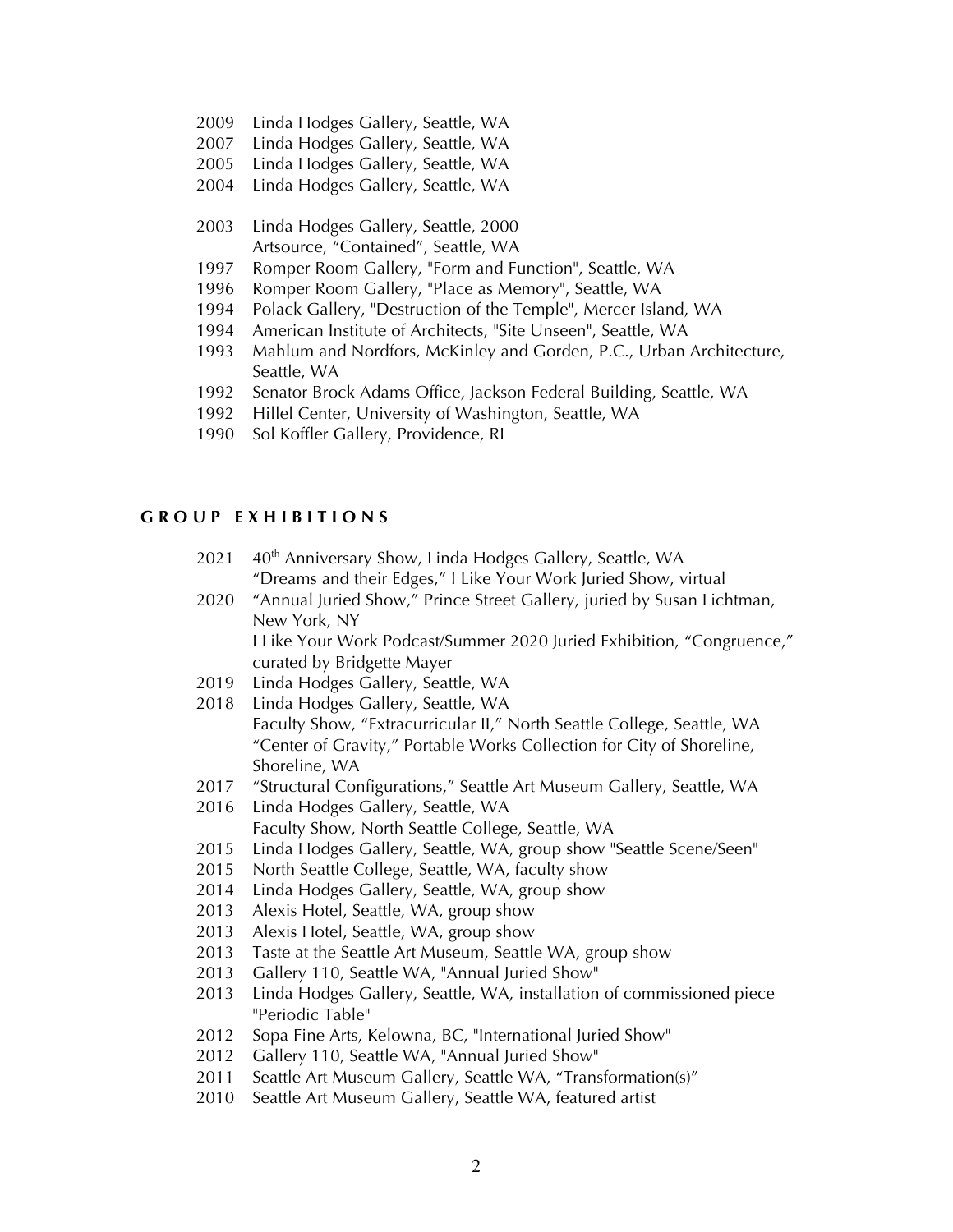- 2008 Pacific Northwest Art Annual, University of Oregon, Eugene, OR
- 2008 Linda Hodges Gallery, Seattle, WA, "Glue", show of collage artists
- 2008 Linda Hodges Gallery, Seattle, WA, "25<sup>th</sup> Anniversary Show"
- 2006 Linda Hodges Gallery, Seattle, WA, "Trees: An Interpretation"
- 2006 Seattle Art Museum Gallery, Seattle WA, "Structures"
- 2006 Seattle Art Museum Gallery, Seattle, WA, "In Focus"
- 2005 Seattle Art Museum Gallery, Seattle WA
- 1999 Virginia Commonwealth University, "Voices of the Diaspora". Richmond, VA
- 1998 The Whatcom Museum, "Northwest International Art Competition", Bellingham, WA
- 1996 The Whatcom Museum, "Northwest International Art Competition", Bellingham, WA
- 1995 The Knesset, Jerusalem, Israel
- 1995 The Arad Art Museum, "Arad Arts Project", Arad, Israel
- 1992 Cheney Cowles Museum, "Northwest Juried Art 92", Spokane, WA
- 1991 Ruthven Gallery, "Lancaster Art Festival", Lancaster, OH
- 1991 Chautauqua Institution, "Faculty Show", Chautauqua, NY
- 1991 Rhode Island School of Design, "MFA Thesis Show", Providence, RI
- 1991 Rutgers University, "RISD at Rutgers", Graduate Exhibition, New Brunswick, NJ

#### **T E A C H I N G**

2014 - present

North Seattle CollegeVisual Arts Faculty

Teaching beginning, intermediate, and advanced painting and drawing

## **P U B L I C A T I O N S**

- 2020 "Portrait of An Artist," by Noelani Kirschner, The American Scholar Crosscurrents, Arts and Humanities Publication of Washington State Community Colleges
- 2019 "Elegy," interview by Michael Howard, book of work published by Linda Hodges Gallery
- 2016 RISDXYZ Seattle Magazine
- 2011 Studio Visit Magazine
- 2007 Visual Codec, "One Shot Competition," limited edition book, juried by:

Greg Bell (Seattle WA) Elizabeth Brown (Seattle WA) Christoper Drelich (Portland OR) Jen Graves (Seattle WA) Adam Harrison (Vancouver BC) James K-M (Vancouver BC) Eva Lake (Portland OR)